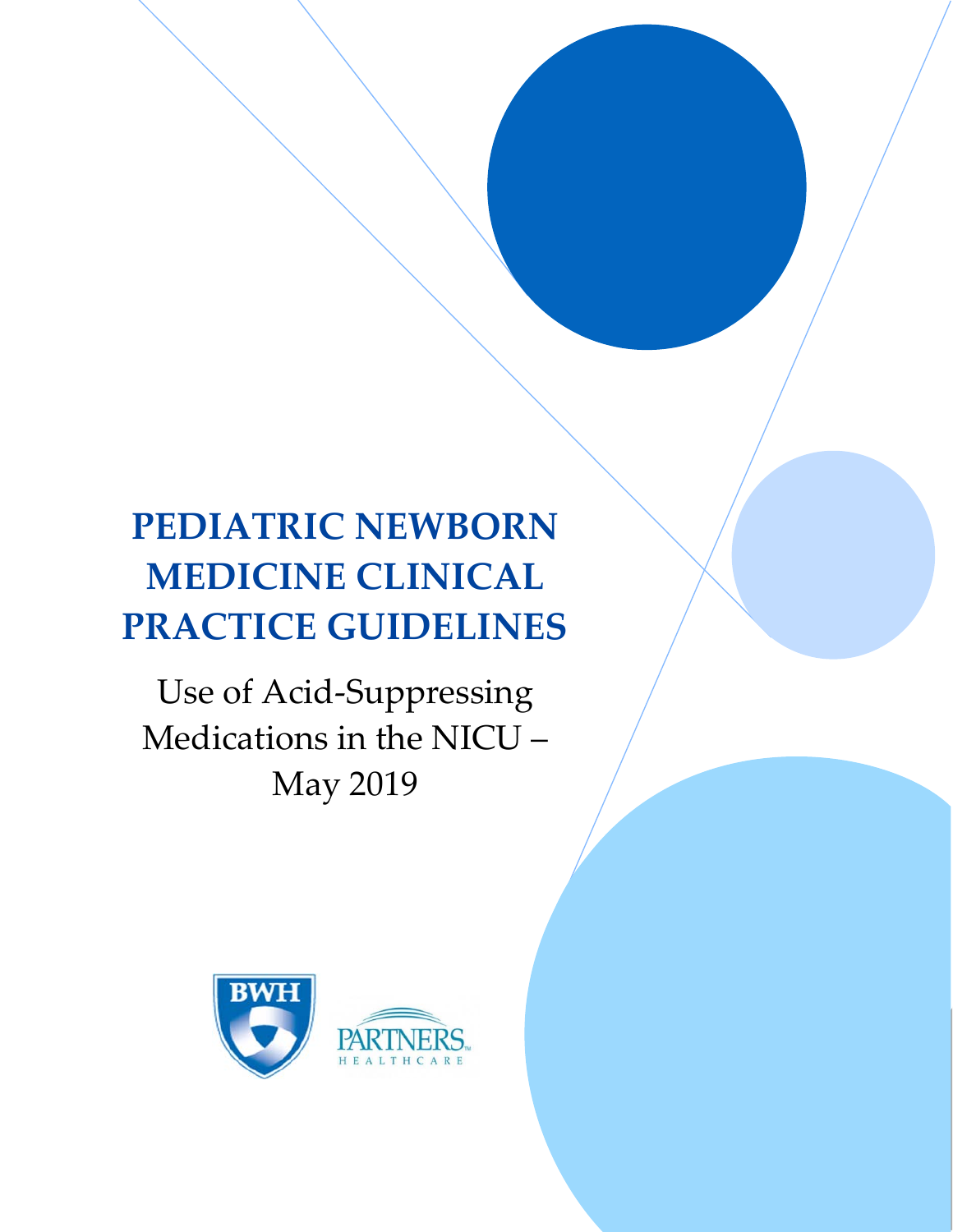

| <b>Clinical Guideline Name</b> | Use of Acid-Suppressing Medications in the NICU              |  |  |  |  |
|--------------------------------|--------------------------------------------------------------|--|--|--|--|
| <b>CWN Clinical Practice</b>   |                                                              |  |  |  |  |
| <b>Manual Policy Number</b>    |                                                              |  |  |  |  |
| <b>Implementation Date</b>     | May 2019                                                     |  |  |  |  |
| <b>Due for CPC Review</b>      | May 2022                                                     |  |  |  |  |
| <b>Contact Person</b>          | Neonatal Clinical Pharmacist and Dr. Katherine Bell          |  |  |  |  |
| <b>Approved By</b>             | Dept of Pediatric Newborn Medicine Clinical Practice Council |  |  |  |  |

# **Clinical Practice Guideline: Use of Acid‐Suppressing Medications in the NICU**

## **Points of emphasis/Primary changes in practice:**

1. No NICU policy on use of acid‐suppressing medications exists.

2. Recent publications suggest increasing evidence of harm from using these medications in the preterm or neonatal population, lack of benefit for many conditions commonly cited as indications for use, and widespread variability in the prescription of these medications by clinicians in the NICU.

3. The overall goal is for the multidisciplinary NICU clinical team to decrease variability in clinical practice surrounding use of these medications, and to appropriately identify infants who might benefit from this treatment as well as those for whom the treatment is not indicated. In addition, the team should identify goals of treatment when initiating acid‐suppressing medications and be prepared to discontinue the treatment if ineffective.

**Rationale for change:** Creation of new policy.

**Questions? Please contact:** Dr. Katherine Bell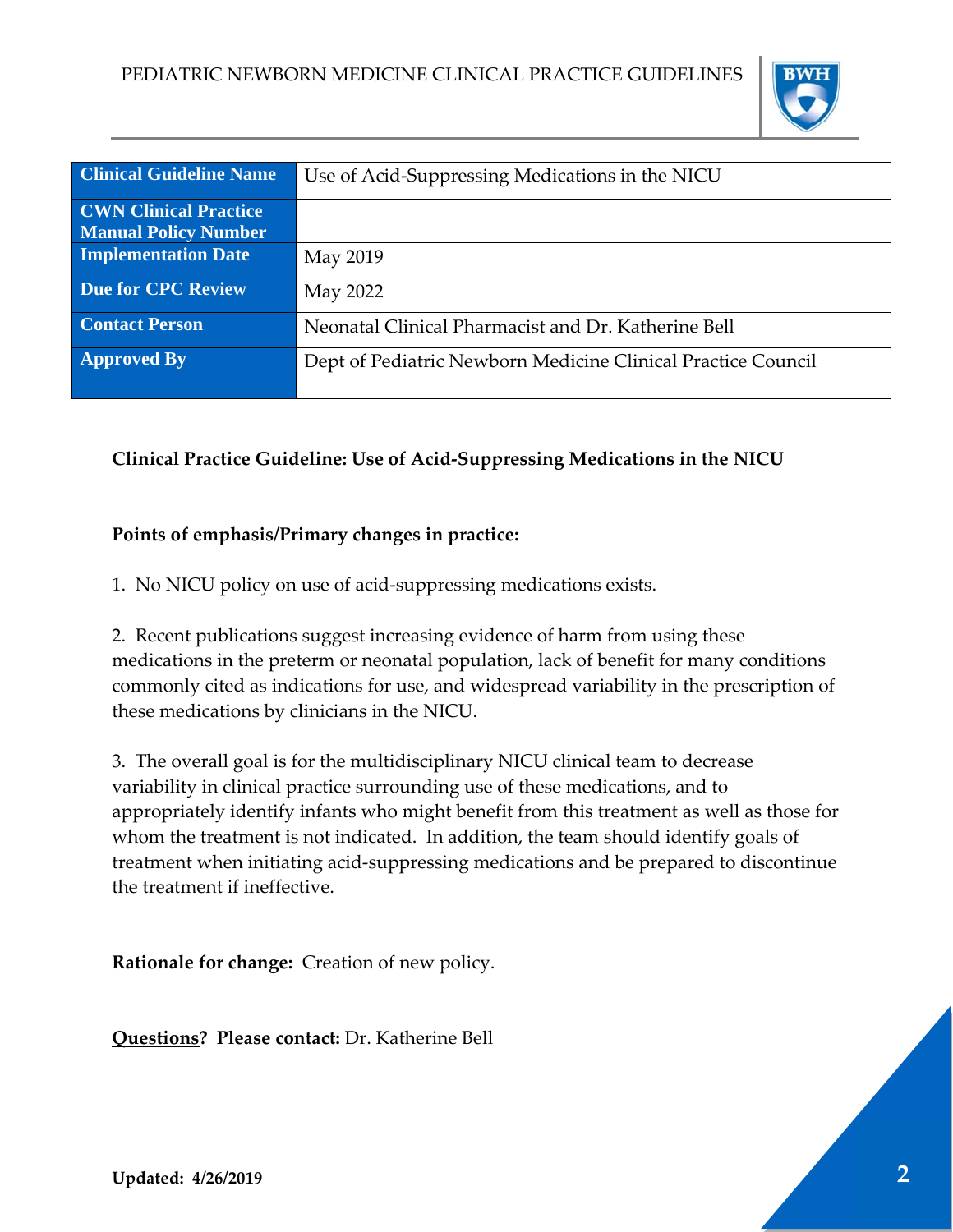

#### **I. Purpose**

The purpose of this clinical practice guideline is to (1) summarize current evidence regarding possible indications for usage of acid‐suppressing medications in the preterm and neonatal population, (2) increase awareness of potential harm from use of these medications, and (3) reduce variability in clinical practice in the way in which acid-suppressing medications are prescribed in our neonatal intensive care unit (NICU).

#### **II. Scope**

This guideline applies to infants in the NICU, with emphasis on infants born preterm. The scope of this guideline includes the identification of appropriate candidates for prescription of acid-suppressing medications, description of the pharmacology of various agents including histamine‐2 receptor antagonists (H2RAs) and proton pump inhibitors (PPIs), and identification of goals of treatment and criteria for discontinuing therapy after initiation.

### **III. Background and Evidence Summary**

PPIs and H2RAs have become some of the most frequently prescribed medications in the pediatric population. Even though their effectiveness for treatment of certain peptic conditions in children older than 1 year has been shown, there are very few studies in neonates and infants, resulting in extreme variability in utilization patterns among centers. There is a need for identification of high-risk populations and establishment of evidence-based protocols regarding administration of acid‐suppressive agents.

#### *Pathophysiology*

Gastroesophageal reflux (GER) is classified as the retrograde flow of gastric content (refluxate) into the esophagus, with or without regurgitation or vomiting, and is physiologically normal, resulting from a temporary relaxation of the lower esophageal sphincter (LES). GER generally lasts less than three minutes and causes little to no symptoms. GER is very common in most infants. Though GER may cause discomfort in children and adults, usually through acidity and/or quantity of gastric contents, there is little evidence that GER causes harm in infants.<sup>1</sup> If GER results in harmful symptoms or complications it is then classified as gastroesophageal reflux disease (GERD).

Clinical symptoms that clinicians sometimes attribute to GERD include feeding intolerance, poor growth, apnea, desaturation and bradycardia, and worsening pulmonary disease. Behavioral signs commonly attributed to GERD include arching, irritability, and apparent discomfort associated with feeds. However, none of these signs or symptoms have been shown to be associated with objectively measured GER episodes in clinical studies.<sup>1</sup> Furthermore, several studies have shown that most reflux episodes in infants are non-acidic.<sup>3</sup> This is likely attributable to immature acid‐producing parietal cells and the frequent and continuous feedings in the NICU which constantly buffer the acidity of stomach contents, making esophageal reflux less likely to be acidic.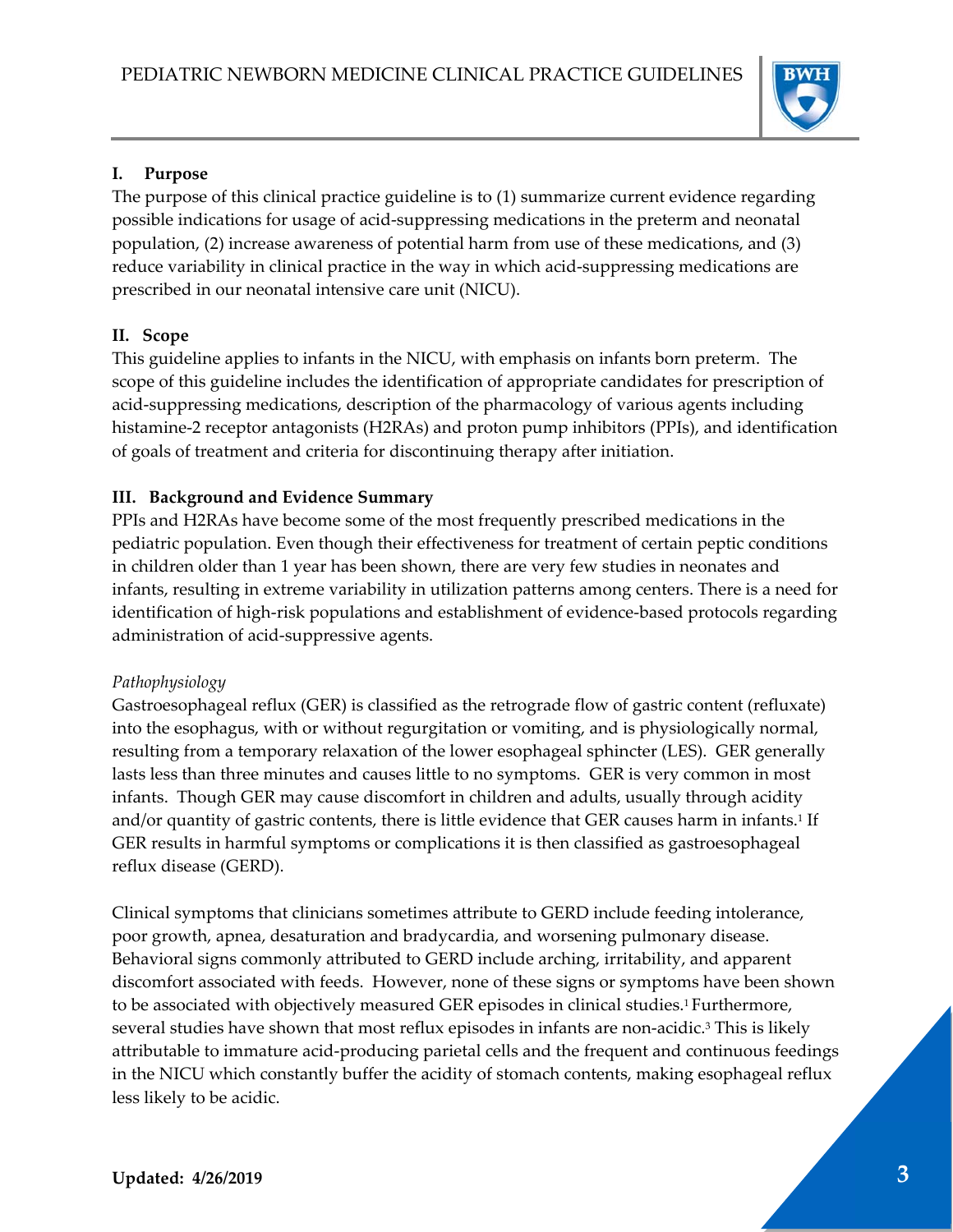

#### *Pharmacology*

Acid‐suppressing medications work to decrease the amount of hydrochloric acid (gastric acid) secreted in the stomach, thereby decreasing potential discomfort to the infant exhibiting acidic gastroesophageal reflux. Gastric acid production is regulated by the enzyme hydrogen potassium adenosine triphosphatase (H+K+‐ATPase), also known as the proton pump. The proton pump is located on the basolateral membrane of parietal cells in the wall of the stomach and is stimulated to secrete gastric acid by activation of three parietal cell receptors: muscarinic-3 (M3), cholecystokinin‐2 (CCK2), and histamine‐2 (H2) receptors.

H2RAs compete with histamine for binding to the H2 receptor on parietal cells, which decreases stimulation of the proton pump and secretion of gastric acid by about 70%.1,26 The proton pump can still be stimulated to secrete gastric acid by activation of the  $M_3$  and  $CCK_2$  parietal cell receptors. Enteral absorption is rapid and onset of activity occurs within the first hour. Peak levels are reached within 1‐3 hours of enteral administration and within 30 minutes of intravenous administration. There has been diminished effect reported with chronic H2RA use, which may not respond to dose increases.<sup>26</sup>

PPIs irreversibly inhibit H<sup>+</sup>K<sup>+</sup>ATPase (the proton pump), a gastric parietal cell enzyme that is involved in the last step of acid secretion, resulting in an 80‐95% decrease in gastric acid secretion.<sup>1,26</sup> The onset of action is within the first hour and peak levels are reached within 1-3 hours, however, maximal inhibition of acid secretion may take 2-5 days.<sup>26</sup> One dose inhibits around 50‐70% of parietal cells, since not all proton pumps or parietal cells are active at any given time and therefore are not able to be antagonized. PPIs achieve similar acid blockade as H2RAs on day 1 of therapy.

Currently, two H2RAs and two PPIs are approved by the United States Food and Drug Administration (FDA) for use in infants <1 year, but only one for use in neonates <1 month. Famotidine is approved for use in infants  $\leq 1$  year old for short-term treatment ( $\leq 4$  weeks) of symptomatic GERD and ranitidine is approved for use in erosive esophagitis and in GERD for infants  $\geq 1$  month of age. Omeprazole and esomeprazole are approved for use in GERDassociated erosive esophagitis in patients ≥1 month of age.

### *Evidence Summary for Use of Acid Suppression in the Neonatal Population:*

Acid‐suppressive medications are among the most frequently prescribed medications in the NICU and their use has increased multifold over recent years.2 It is estimated that almost one quarter of NICU patients receive these medications while hospitalized and the majority are continued after discharge.<sup>4, 5</sup>Despite increased use, acid-suppressive medications have not been shown to be effective in treating any of the reported symptoms of GERD. In a few randomized, double blind placebo‐controlled trials, infants who received PPI had no significant decrease in a variety of symptoms attributed to GERD (i.e. crying, irritability) compared to those who received placebo, despite resultant esophageal and gastric pH increase.<sup>2,6,7</sup>One study showed no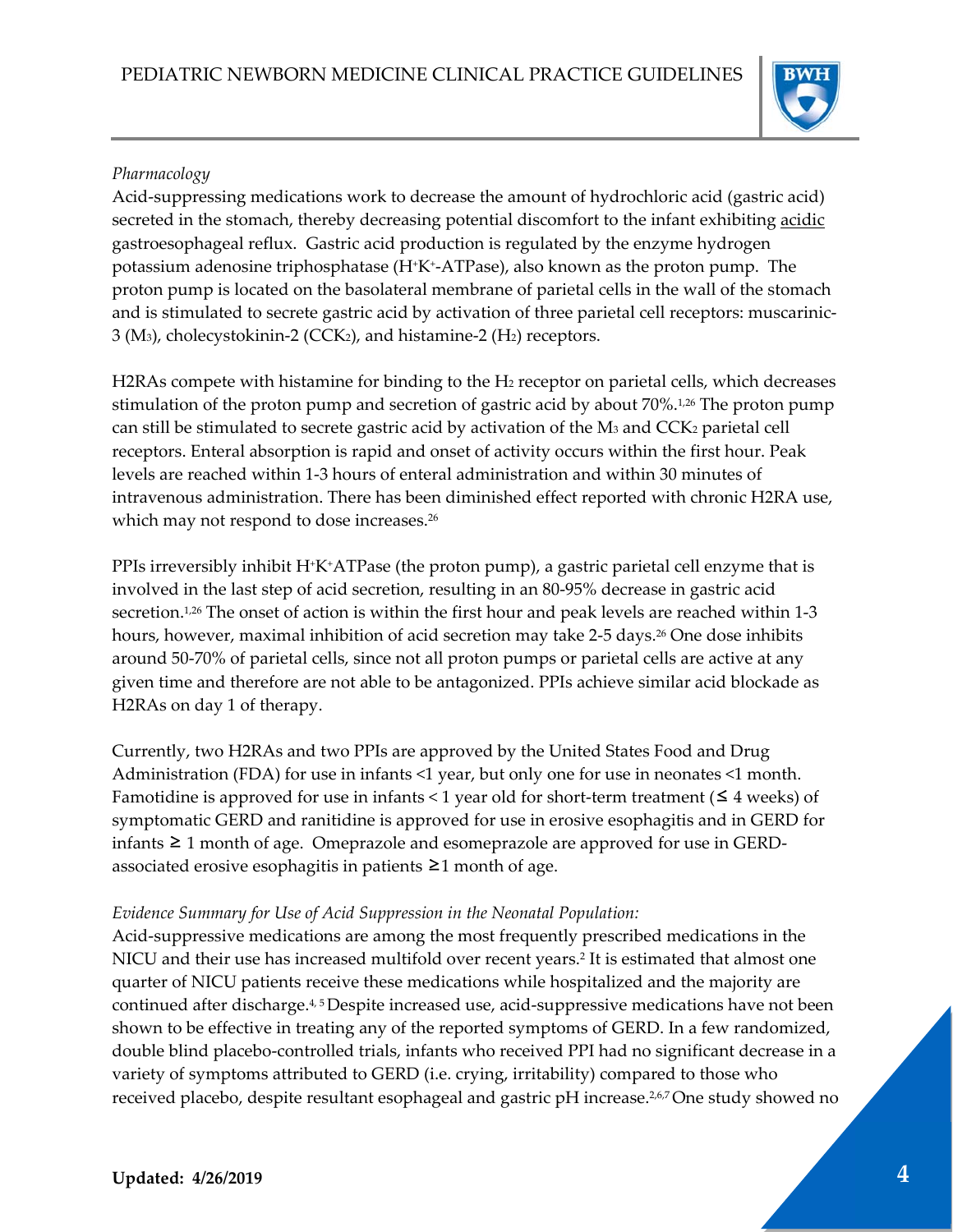

significant difference in growth velocities in preterm infants with GER.<sup>8</sup> Although early studies suggested an association between apnea of prematurity and reflux, most studies do not support reflux as a cause of pathologic apnea in premature infants.<sup>9-11</sup> One trial of ranitidine actually showed worsening of bradycardia during treatment when used in conjunction with metoclopramide.<sup>12</sup> In regards to worsening pulmonary disease, there is no evidence that acidsuppressive medications affect the clinical course of bronchopulmonary dysplasia (BPD) despite reflux episodes being more common in infants with BPD.13,14 In summary, there is no evidence of benefit for use of acid‐suppressing medications among preterm infants with clinical symptoms of GERD, and apnea or bradycardia of prematurity. The AAP recently (July 2018) released a policy statement on management of GER in preterm infants and "strongly suggest that these agents should be used sparingly, if at all, in preterm infants."1

There are certain conditions for which acid‐suppressive medications may have benefit in infants older than 1 year and children (erosive esophagitis, stress ulcer prophylaxis) although these all remain controversial. There is no high-quality evidence supporting use of acid-suppressing medications in infants under 1 year or preterm infants.

#### *Determining Treatment Success*

Monitoring for therapeutic success of acid‐suppressing medications is especially challenging as symptoms commonly attributed to GERD are not predictive of response to therapy.

### *Safety & Adverse Effects:*

There is growing evidence that acid suppression is associated with adverse effects on infants. These include:

- **Pneumonia and respiratory infections:** Multiple studies, including randomized trials<sup>2</sup>, have shown that PPI use was associated with increased risk of community acquired pneumonia and other lower respiratory tract and lung infection in pediatric and adult populations. Several studies in the ICU setting have shown increased risk of ventilator associated and nosocomial pneumonia with acid‐suppressive medication use. 21, <sup>32</sup>
- **Necrotizing enterocolitis (NEC):** Multiple studies have shown a link between H2RA use and NEC. Two large, multicenter retrospective studies of very low birthweight (VLBW) infants reported significantly increased risk of NEC among infants prescribed H2RAs in the NICU, even after controlling for clinical risk factors; one (n=11,072) showed a 1.7 times greater risk of NEC<sup>22</sup> and the other  $(n>100,000)$  found 1.14 times greater odds of the combined outcome of death, NEC or sepsis. In the larger study, longer duration of exposure was associated with greater risk, and infants were more likely to suffer adverse outcome on a day they received the H2RA.30 Finally, a study of 274 VLBW or very preterm (gestational age 24‐32 weeks) infants showed a 6.6 fold increased rate of NEC in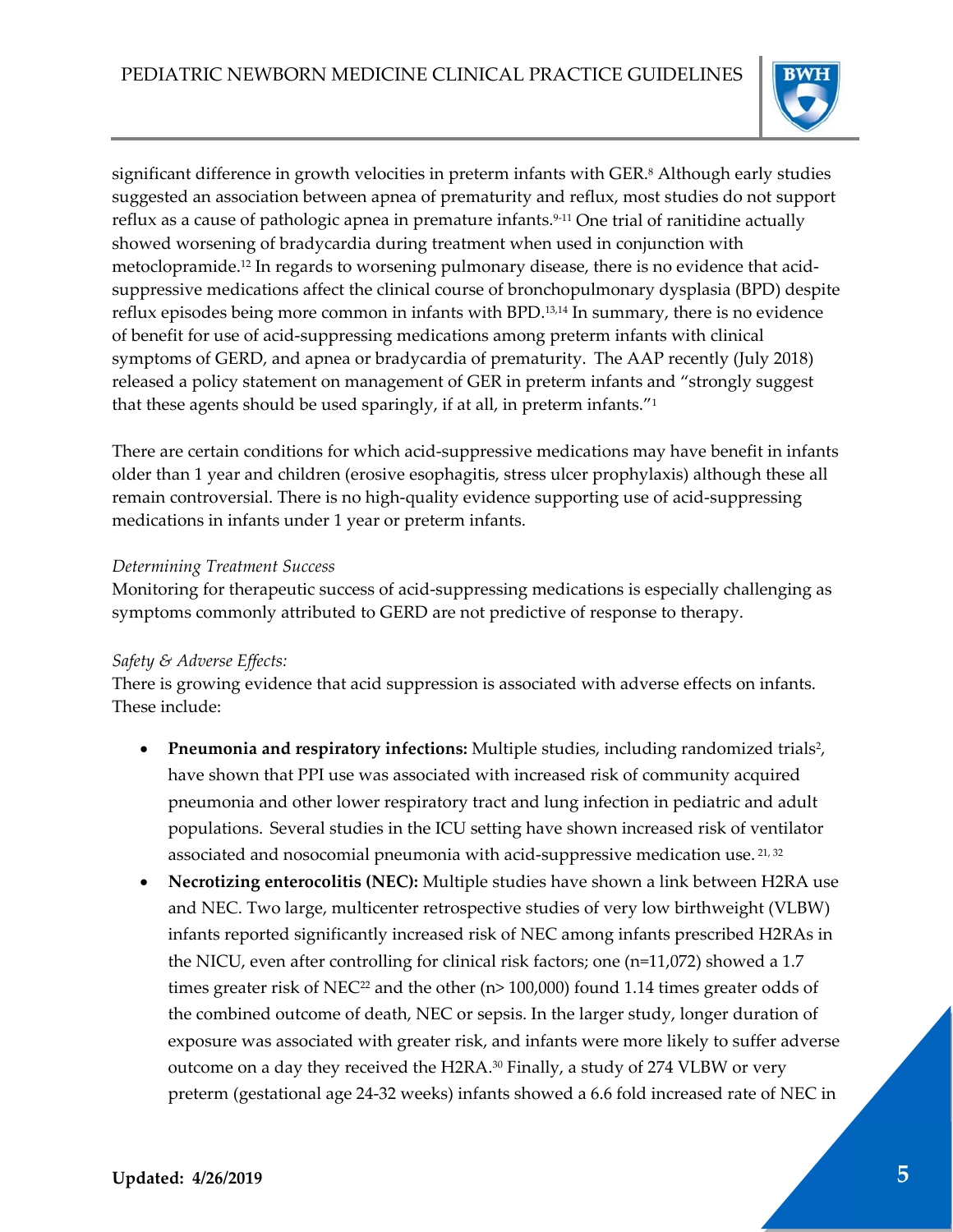

infants exposed to ranitidine regardless of dosage or duration of therapy, despite no significant difference in gestational age, birthweight, gender, Apgar scores, duration of intubation, or intraventricular hemorrhage rates between groups.29

- **Other gastrointestinal infections:** Both H2RAs and PPIs have been shown to increase risk of gastrointestinal infections in infant, pediatric and adult populations. Known side effects of H2RA's and PPI's include reduced gastric acidity, delayed gastric emptying, increased mucous viscosity, modification in microbiota, and impairment of neutrophil function. These all potentially contribute to increased risk for infection.4
- **Systemic infections:** One prospective cohort study in VLBW infants born between 24‐32 weeks gestational age found that acid‐suppressive medications were associated with higher incidence of sepsis, pneumonia and urinary tract infection.<sup>23, 29</sup> One large observational study showed an association with ranitidine use in the NICU and 7‐times increased risk for late onset sepsis compared to NICU infants not exposed to ranitidine.<sup>24</sup>
- **Increased risk for bone fractures:** Changes in gastric pH decrease calcium absorption leading to adverse effects on bone mineralization and may increase risk for fractures.4
- **Increased risk for allergic disease in childhood:** One large retrospective cohort study found that either H2RA use or PPI use in the first 6 months of life was associated with atopic disease (i.e. asthma, allergic rhinitis and conjunctivitis, eczema), food allergy, medication allergy, and urticaria later in childhood.25

Other reported side effects:

 Spontaneous bacterial peritonitis, abdominal pain, Celiac Disease, constipation, diarrhea, gastric polyps, malabsorption of micronutrients (including magnesium, iron, vitamin C and vitamin B12), microbiome changes, nausea, rebound acid hypersecretion, acute interstitial nephritis, anemia, cough, death, fever, flushing, headache, increased liver enzymes, irritability, somnolence, head banging, brady‐arrhythmia.

Safety concerns in specific patient populations:

**VLBW infants**: Special care should be taken when considering the use of acid‐suppressing medications in VLBW infants. Use of H2RAs in VLBW infants has been associated with NEC, infection, and death in a small, retrospective, cohort study;<sup>29</sup> with NEC in a large, retrospective, case-control study;<sup>22</sup> and with the combined outcome of death, NEC, or sepsis in a very large retrospective cohort study.30

## **SUMMARY OF RECOMMENDATIONS:**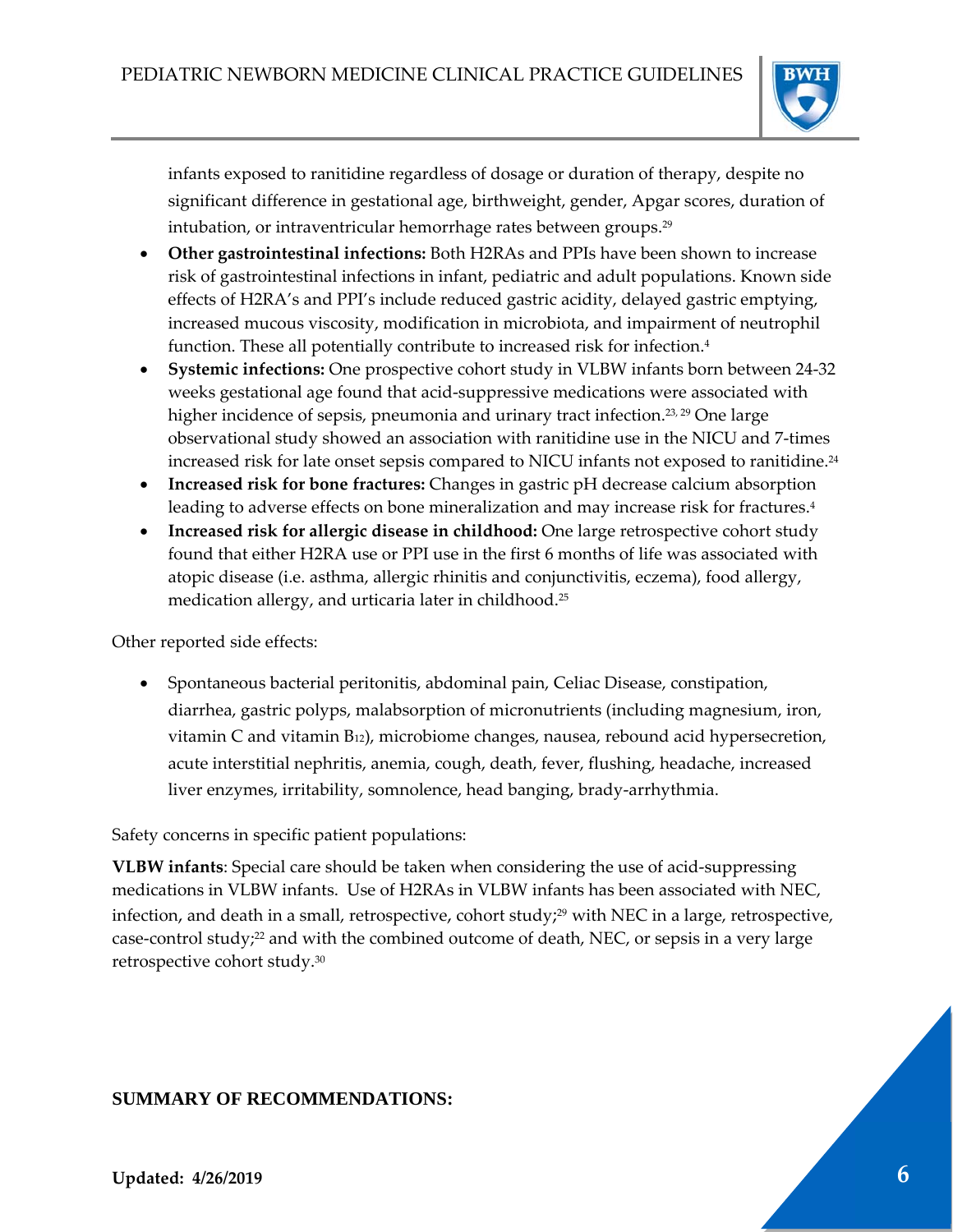

Given the lack of evidence for benefit of acid‐suppressive pharmacotherapy in the neonatal period, growing evidence of adverse effects, and national guidelines recommending against their use—particularly in preterm infants—**we recommend limiting use of acid suppressive medications in the NICU** to a small selected group of infants for which other interventions are ineffective. **We also specifically recommend against starting acid‐suppressive medications for apnea of prematurity and routine reflux.** These recommendations are summarized in the following table:

| <b>INDICATIONS FOR WHICH ACID</b>        | <b>INDICATIONS FOR WHICH ACID</b>   |  |  |  |
|------------------------------------------|-------------------------------------|--|--|--|
| <b>SUPPRESSION CAN BE CONSIDERED</b>     | SUPPRESSION IS NOT RECOMMENDED      |  |  |  |
| Compromise of esophageal or gastric      | Frequent regurgitation or vomiting  |  |  |  |
| lining (ie. Bloody emesis or NG output)* | Irritability                        |  |  |  |
|                                          | Apnea, bradycardia or desaturation  |  |  |  |
|                                          | Chronic lung disease                |  |  |  |
|                                          | Stress gastrointestinal prophylaxis |  |  |  |

\* Treatment should be initiated symptomatically and be continued until symptoms resolve.

In addition, we recommend particular care when considering acid suppressive medication for an infant who is <37 weeks postmenstrual age or birthweight <1500 grams due to potentially increased risk of adverse effects in these populations.

# **Pharmacotherapy Trial:**

If clinician desires starting acid‐suppressing medication for a non‐indicated use as a last resort, start one acid‐suppressing medication (either PPI or H2RA) as a **TRIAL.**

| A PHARMACOTHERAPY TRIAL CONSISTS OF: |                                                              |  |  |  |  |
|--------------------------------------|--------------------------------------------------------------|--|--|--|--|
| Define Treatment Goals               | Clearly state specific problem that may benefit from         |  |  |  |  |
|                                      | medication and desired result (i.e. decreased                |  |  |  |  |
|                                      | episodes of feeding refusal, increased PO intake, etc.)      |  |  |  |  |
| Determine Duration of                | Trial should last no more than 7 days (based on<br>$\bullet$ |  |  |  |  |
| Pharmacotherapy Trial                | pharmacology of acid suppressing medications)                |  |  |  |  |
| Document DAILY                       | Use EPIC smartphrase ".nicuacidsuppressingmed"               |  |  |  |  |
|                                      | Number of days on trial                                      |  |  |  |  |
|                                      | If defined goals are met                                     |  |  |  |  |
| Discontinuation                      | Discontinue if no significant improvement after trial        |  |  |  |  |
|                                      |                                                              |  |  |  |  |

**Formulary and Dosing:**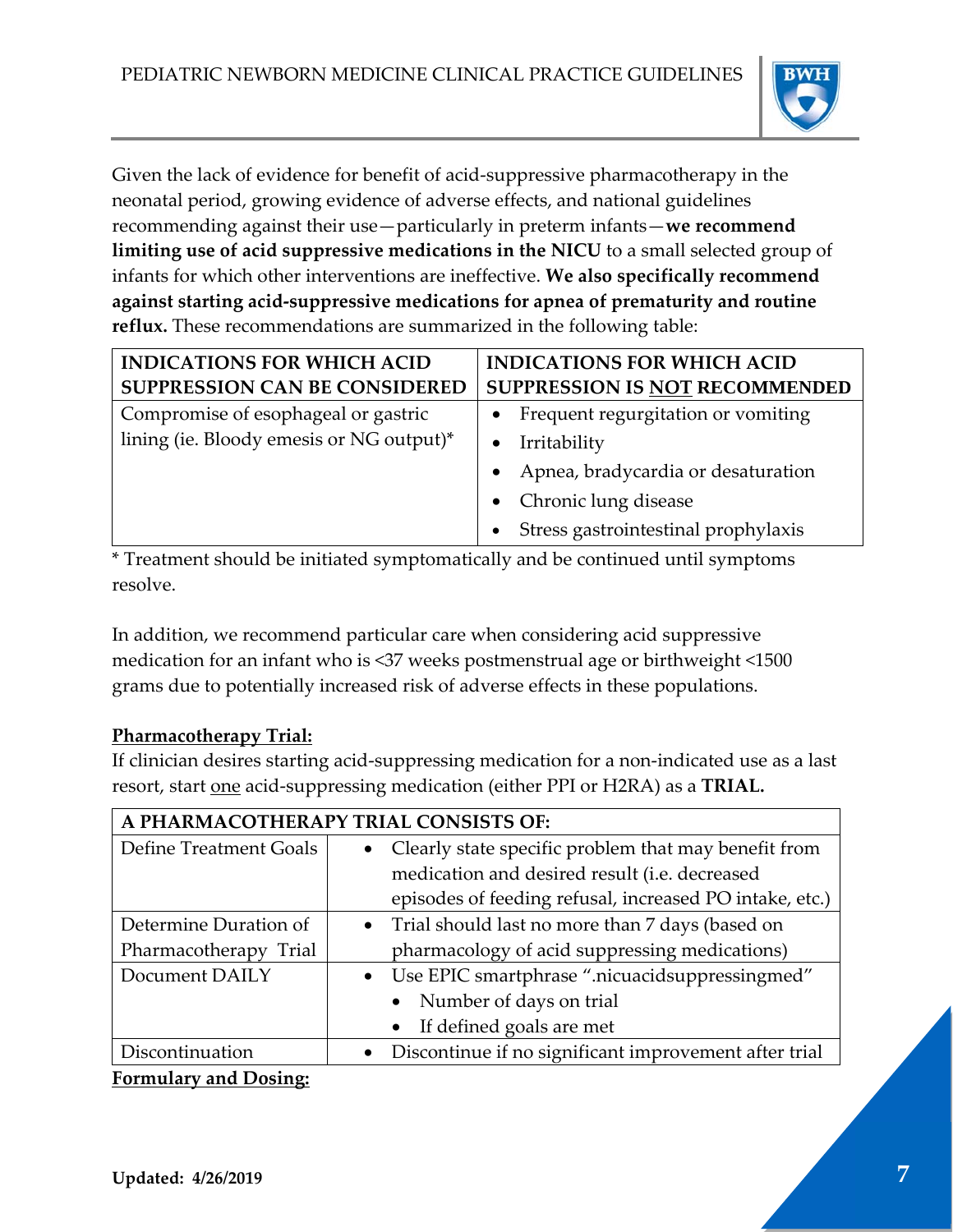

PPIs are recommended over H2RAs for reflux‐related erosive esophagitis in infants with GERD.<sup>27</sup> Considerations when choosing between PPIs and H2RAs include efficacy, safety, clearance, administration route, onset/time to maximum effect\*, and cost.

| <u>Class</u>        | <b>Acid</b> | Drug on      | Route | Metabolism/ | <u>Cost</u> |
|---------------------|-------------|--------------|-------|-------------|-------------|
|                     | Suppression | Formulary    |       | Elimination |             |
| Proton Pump         |             | Omeprazole   | PO    |             |             |
| Inhibitor           | 80-95%      | Pantoprazole | IV    | Hepatic     | \$\$        |
| Histamine-2         |             |              | PO    |             | \$          |
| Receptor Antagonist | 70%         | Famotidine   | IV    | Renal       |             |
|                     |             |              |       |             |             |

**\*** PPIs achieve similar acid blockade as H2RAs on day 1 of therapy (see Pharmacology section for details).

For dosing recommendations, see NICU Drug Administration Guidelines.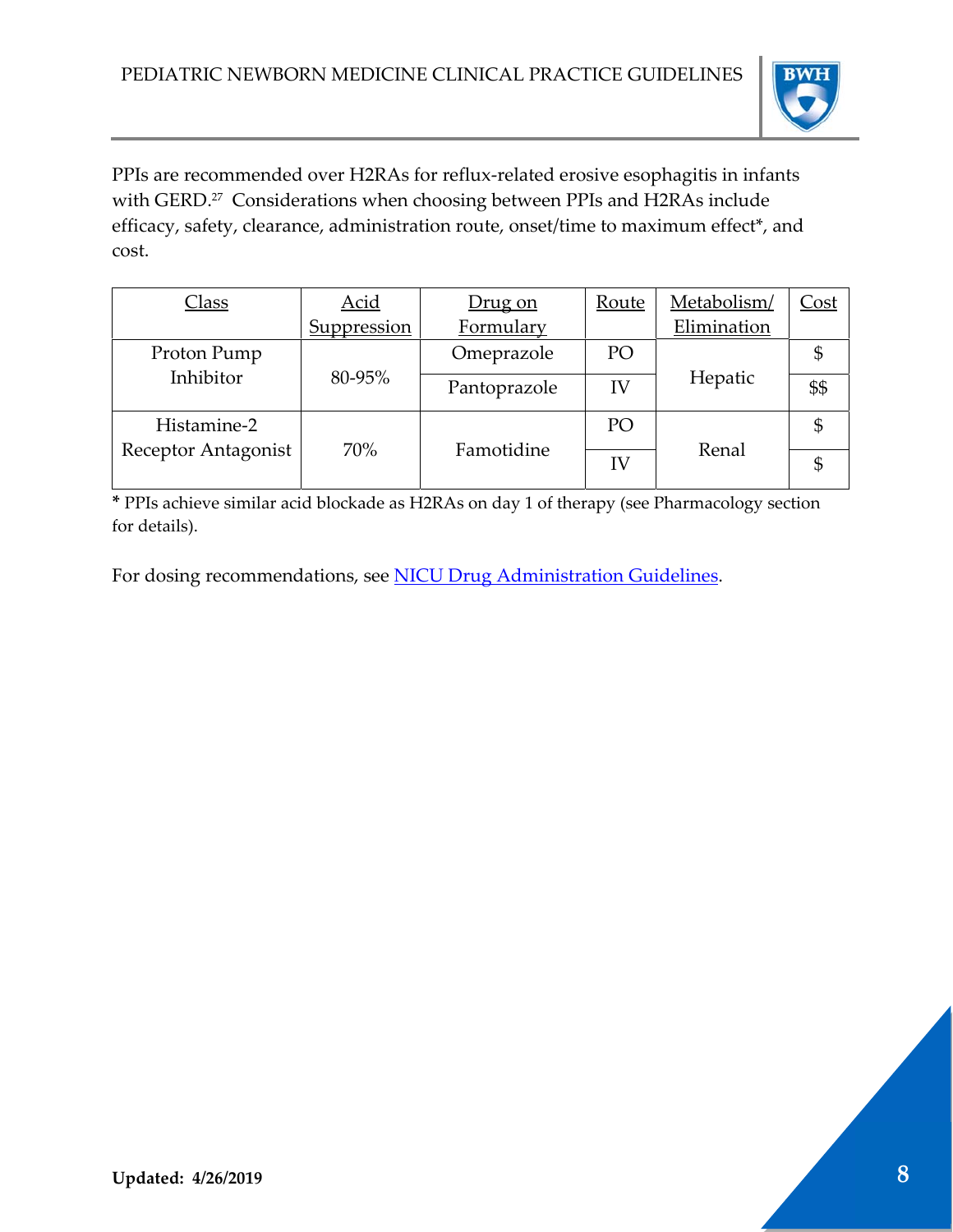

#### **References**

- 1. Eichenwald EC, Committee on Fetus and Newborn. Diagnosis and Management of Gastroesophageal Reflux in Preterm Infants. *Pediatrics* 2018;142(1);e20181061
- 2. Orenstein SR, Hassall E, Furmaga‐Jablonska W, Atkinson S, Raanan M. Multicenter, double‐blind, randomized, placebo‐controlled trial assessing the efficacy and safety of proton pump inhibitor lansoprazole in infants with symptoms of gastroesophageal reflux disease. *J Pediatr*. 2009;154(4):514‐520 e514.
- 3. Slocum C, Arko M, Di Fiore J, Martin RJ, Hibbs AM. Apnea, bradycardia and desaturation in preterm infants before and after feeding. *J Perinatol*. 2009;29(3):209‐212.
- 4. Angelidou A, Bell KA, Gupta M, Tropea Leeman K, Hansen A. Implementation of a Guideline to Decrease Use of Acid‐Suppressing Medications in the NICU. Pediatrics 2017;140(6). e20171715
- 5. Slaughter JL, Stenger MR, Reagan PB, Jadcherla SR. Neonatal histamine‐2 receptor antagonist and proton pump inhibitor treatment at United States children's hospitals. *J Pediatr.* 2016;174:63–70.e3
- 6. Omari TI, Haslam RR, Lundborg P, Davidson GP. Effect of omeprazole on acid gastroesophageal reflux and gastric acidity in preterm infants with pathological acid reflux. *J Pediatr Gastroenterol Nutr*. 2007;44(1):41‐44.
- 7. Moore DJ, Tao BS, Lines DR, Hirte C, Heddle ML, Davidson GP. Double‐blind placebo‐ controlled trial of omeprazole in irritable infants with gastroesophageal reflux. *J Pediatr*. 2003;143(2):219‐223.
- 8. Frakaloss G, Burke G, Sanders MR. Impact of gastroesophageal reflux on growth and hospital stay in premature infants. J Pediatr Gastroenterol Nutr.1998;26(2):146–150
- 9. Lopez-Alonso M, Moya MJ, Cabo JA, Ribas J, del Carmen Macias M, Silny J, et al. Twentyfour‐hour esophageal impedance‐pH monitoring in healthy preterm neonates: rate and characteristics of acid, weakly acidic, and weakly alkaline gastroesophageal reflux. *Pediatrics*. 2006;118(2):e299‐308.
- 10. Finer NN, Higgins R, Kattwinkel J, Martin RJ. Summary proceedings from the apnea‐of‐ prematurity group. *Pediatrics*. 2006;117(3 Pt 2):S47‐51.
- 11. Poets CF. Gastroesophageal reflux: a critical review of its role in preterm infants. *Pediatrics*. 2004;113(2):e128‐132.
- 12. Wheatley E, Kennedy KA. Cross‐over trial of treatment for bradycardia attributed to gastroesophageal reflux in preterm infants. *J Pediatr* 2009;155:516–21.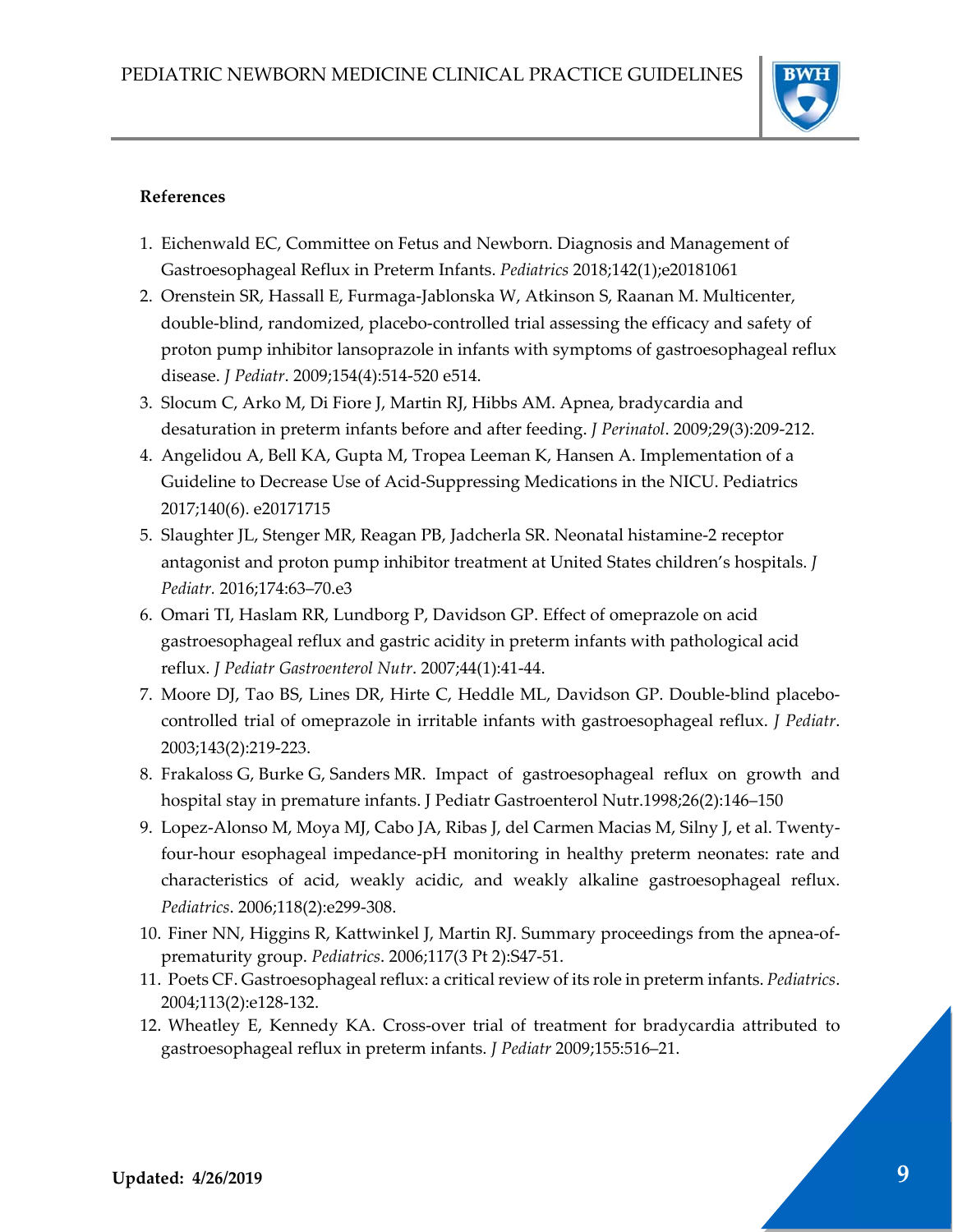

- 13. Fuloria M, Hiatt D, Dillard RG, OʹShea TM. Gastroesophageal reflux in very low birth weight infants: association with chronic lung disease and outcomes through 1 year of age. *J Perinatol*. 2000;20(4):235‐239.
- 14. Akinola E, Rosenkrantz TS, Pappagallo M, McKay K, Hussain N. Gastroesophageal reflux in infants < 32 weeks gestational age at birth: lack of relationship to chronic lung disease. *Am J Perinatol*. 2004;21(2):57‐62.
- 15. Tolia V, Youssef NN, Gilger MA, Traxler B, Illueca M. Esomeprazole for the treatment of erosive esophagitis in children: an international, multicenter, randomized, parallel‐group, double‐blind (for dose) study. *BMC Pediatrics* 2010;**10**:41–50. ; DOI: 10.1186/1471‐2431‐10‐ 41]
- 16. Tighe M, Afzal NA, Bevan A, Hayen A, Munro A, Beattie RM. Pharmacological treatment of children with gastro‐oesophageal reflux. *Cochrane Database Syst Rev.* 2014 Nov 24;(11):CD008550.
- 17. Hagander L, Muszynska C, Arnbjornsson E, Sandgren K. Prophylactic treatment with proton pump inhibitors in children operated on for oesophageal atresia. *Eur J Pediatr Surg*. 2012;22(2):139‐142.
- 18. Hyman PE, Everett SL, Harada T. Gastric acid hypersecretion in short bowel syndrome in infants: association with extent of resection and enteral feeding. J Pediatr Gastroenterol Nutr. 1986;5(2):191–197
- 19. Venkatesan NN1, Pine HS, Underbrink M. Laryngopharyngeal reflux disease in children. *Pediatr Clin North Am*. 2013 Aug;60(4):865‐78.
- 20. Messori A, Trippoli S, Vaiani M, Gorini M, Corrado A. Bleeding and pneumonia in intensive care patients given ranitidine and sucralfate for prevention of stress ulcer: metaanalysis of randomised controlled trials. *BMJ*. 2000;321(7269):1103‐1106.
- 21. Guillet R, Stoll BJ, Cotten CM, Gantz M, McDonald S, Poole WK, et al. Association of H2‐ blocker therapy and higher incidence of necrotizing enterocolitis in very low birth weight infants. *Pediatrics*. 2006;117(2):e137‐142.
- 22. More K, Athalye‐Jape G, Rao S, Patole S. Association of inhibitors of gastric acid secretion and higher incidence of necrotizing enterocolitis in preterm very low‐birth‐weight infants. *Am J Perinatol*. 2013;30(10):849‐856.
- 23. Bianconi S, Gudavalli M, Sutija VG, Lopez AL, Barillas‐Arias L, Ron N. Ranitidine and late‐onset sepsis in the neonatal intensive care unit. *J Perinat Med*. 2007;35(2):147‐150.
- 24. Mitre E, Susi A, Kropp L. Association Between Use of Acid‐Suppressive Medications and Antibiotics During Infancy and Allergic Diseases in Early Childhood. *JAMA Pediatr.* 2018 Jun 4;172(6):e180315.